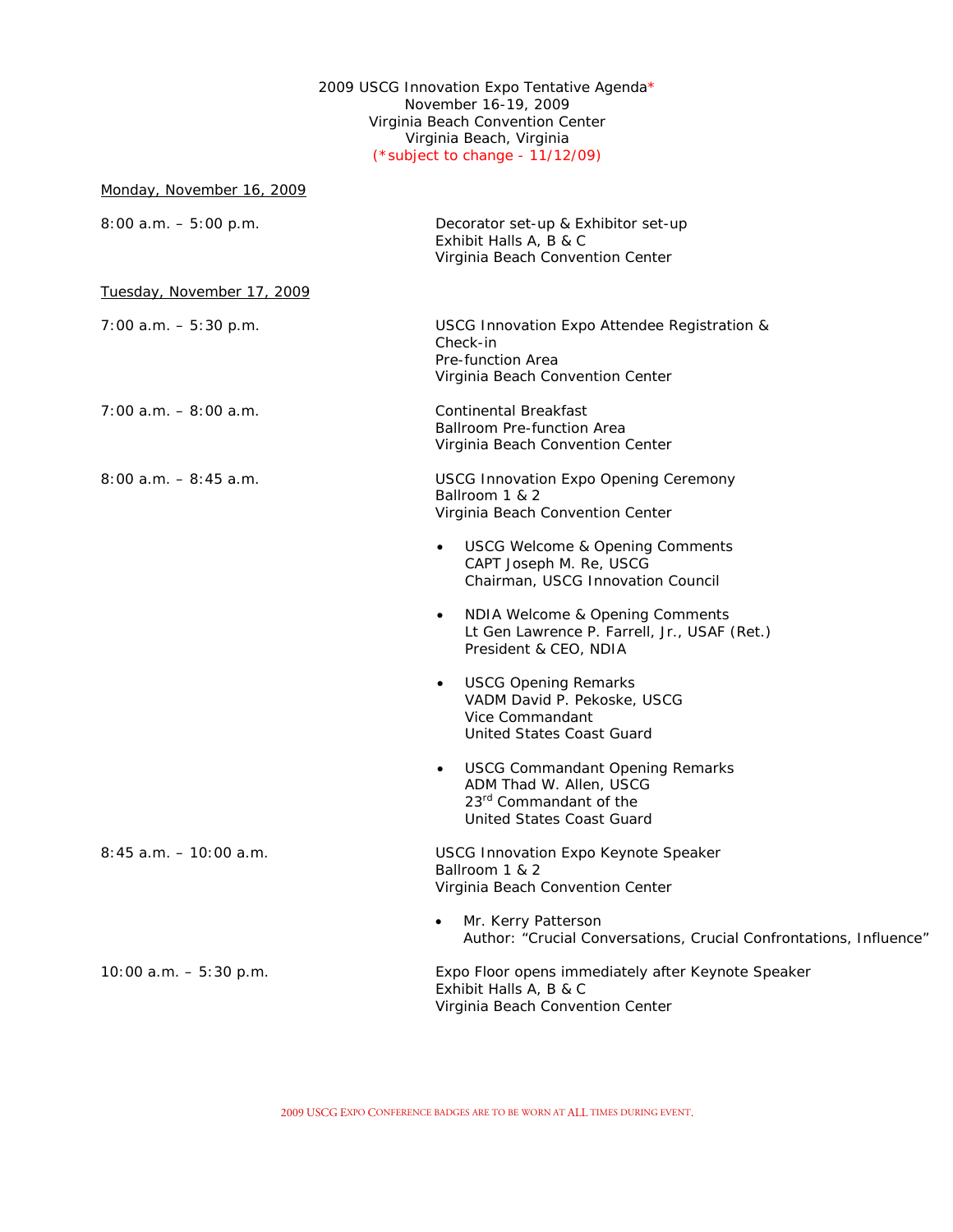| $10:00$ a.m. $-10:30$ a.m. | Coffee Break<br>Exhibit Halls A, B & C<br>Virginia Beach Convention Center                                                                                             |
|----------------------------|------------------------------------------------------------------------------------------------------------------------------------------------------------------------|
| $10:30$ a.m. $-12:00$ noon | USCG Innovation Expo Panel Session #1:<br>Ballroom 1 & 2<br>Virginia Beach Convention Center                                                                           |
|                            | The Myths of Innovation: Balancing the Benefits and<br>the Costs of Risk Taking                                                                                        |
|                            | Moderator: Ms. Lisa Bodell, CEO futurethink                                                                                                                            |
|                            | Panelists:                                                                                                                                                             |
|                            | Mr. Bill Wing,<br>$\bullet$<br>President and CEO of Wing Inflatables Inc                                                                                               |
|                            | Mr. Edwin Addison,<br>$\bullet$<br>Innovation faculty member Johns Hopkins University,<br>founder Addison Biomedicine, Inc                                             |
|                            | Mr. Gary Koelling,<br>$\bullet$<br>Director, Emerging Media Technology, Best Buy, Inc.                                                                                 |
|                            | Mr. Timothy R. Girton,<br>$\bullet$<br>Technical Director, U.S. Coast Guard Research &<br>Development Center                                                           |
|                            | This is a candid discussion about fostering an organizational culture<br>that maintains a risk tolerant posture so it can reap the inherent<br>benefits of innovation. |
| $12:00$ a.m. $-1:00$ p.m.  | <b>Buffet Lunch</b><br>Exhibit Hall D<br>Virginia Beach Convention Center                                                                                              |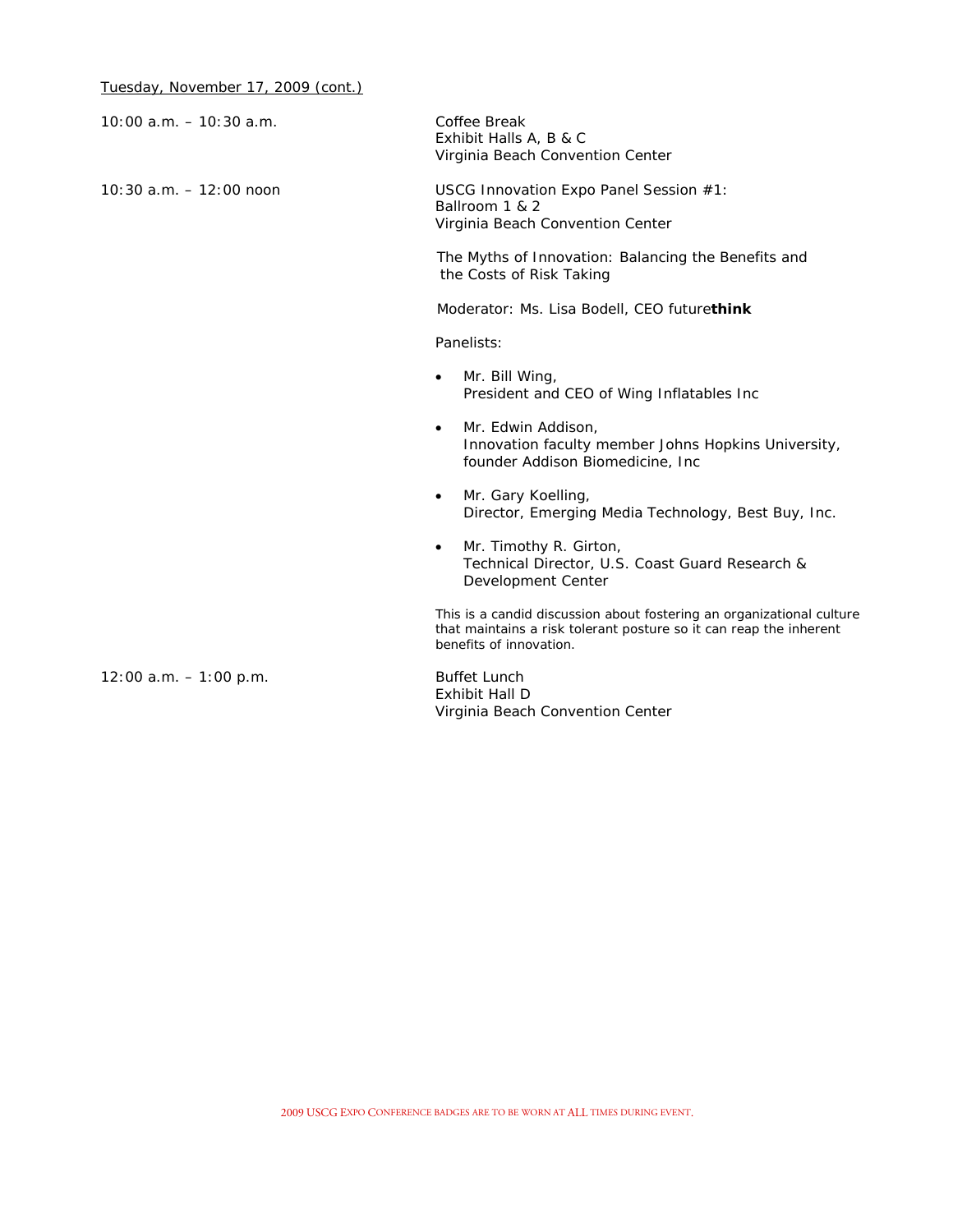| $1:00$ p.m. $-3:00$ p.m. | USCG Innovation Expo Panel Session #2:<br>Ballroom 1 & 2<br>Virginia Beach Convention Center                                                                                          |
|--------------------------|---------------------------------------------------------------------------------------------------------------------------------------------------------------------------------------|
|                          | CG Acquisition: Strengthening the Coast Guard of the<br>Future                                                                                                                        |
|                          | Moderator: Mr. Tom D. Chalecki,<br>Deputy, Office of Mission Support Integration<br>$(DCMS-5)$                                                                                        |
|                          | Panelists:                                                                                                                                                                            |
|                          | RADM Ronald J. Rábago, USCG<br>Assistant Commandant for Acquisition (CG-9) and Chief<br>Acquisition Officer (CAO)                                                                     |
|                          | RADM Paul Zukunft, USCG<br>$\bullet$<br>Assistant Commandant for Capability (CG-7)                                                                                                    |
|                          | Ms. Clair Grady, Senior Procurement Executive & Head of<br>$\bullet$<br>Contracting Activity (CG-91)                                                                                  |
|                          | Mr. Dana Goward,<br>$\bullet$<br>Director of Assessment, Integration, and Risk<br>Management (CG-51)                                                                                  |
|                          | CAPT Marshall B. Lytle, USCG<br>$\bullet$<br>Chief Information Officer / Acting Assistant Commandant<br>for C4 and IT (CG-6)                                                          |
|                          | An informative brief by CG Acquisition experts followed by an open<br>Q&A session. This event will address how today's initiatives are<br>building an agile Coast Guard for tomorrow. |
| $3:00$ p.m. $-3:30$ p.m. | Coffee Break<br>Exhibit Halls A, B & C                                                                                                                                                |

Virginia Beach Convention Center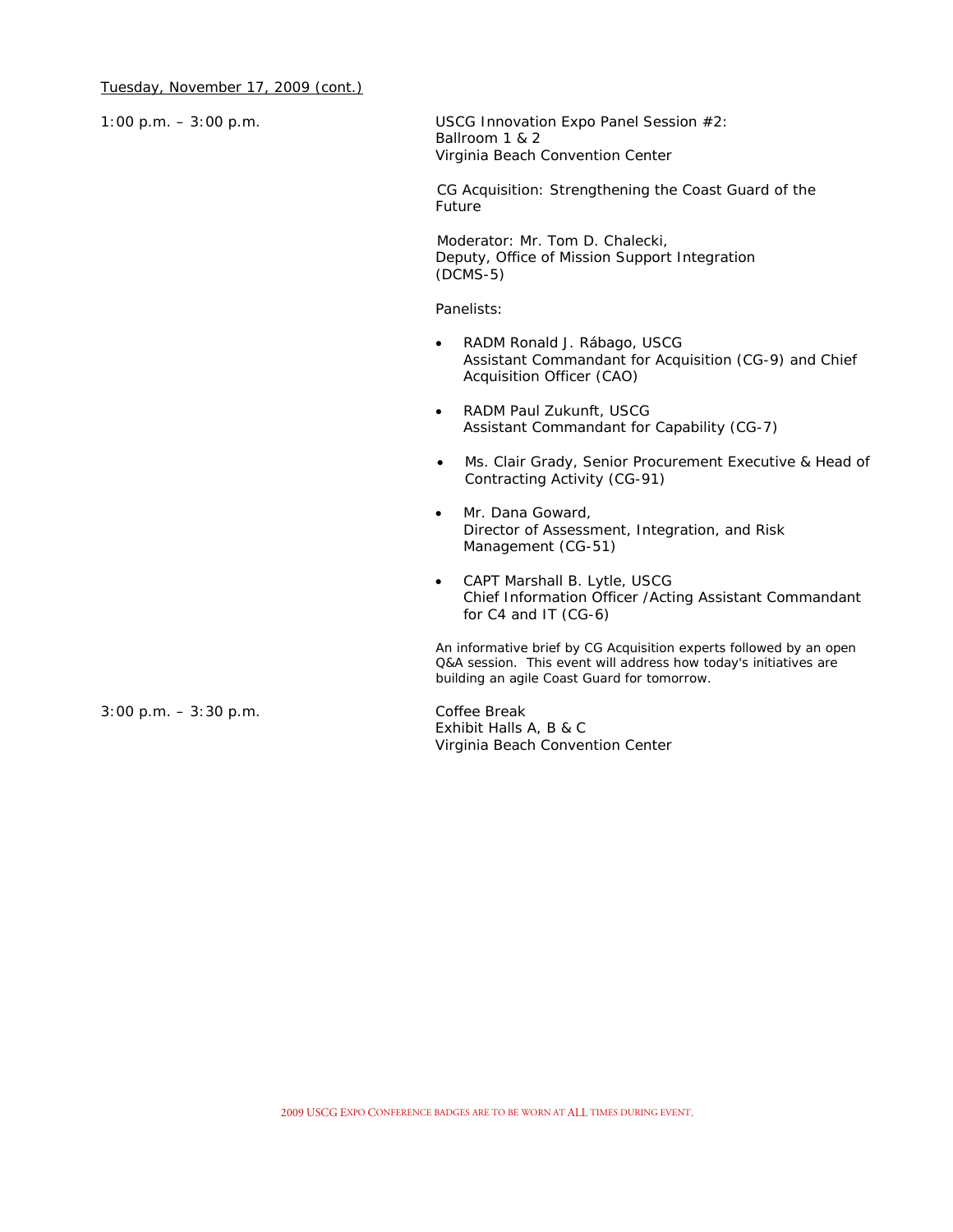| $3:30$ p.m. $-5:00$ p.m.     | USCG Innovation Expo Panel Session #3:<br>Ballroom 1 & 2<br>Virginia Beach Convention Center                                                                                 |  |  |
|------------------------------|------------------------------------------------------------------------------------------------------------------------------------------------------------------------------|--|--|
|                              | Industry Thought Leaders: How Industry Brings Experience,<br>Engineering, and Expertise to the Table.                                                                        |  |  |
|                              | Moderator: CAPT Joseph M. Re, USCG<br>Chief, Office of Performance Management and Decision Support<br>$(CG-0954)$                                                            |  |  |
|                              | Panelists:                                                                                                                                                                   |  |  |
|                              | RDML Kevin S. Cook, USCG<br>$\bullet$<br>Director of Prevention Policy (CG-54)                                                                                               |  |  |
|                              | Mr. Jeffery G. Orner,<br>$\bullet$<br>Deputy Assistant Commandant for Engineering &<br>Logistics USCG (CG-4D)                                                                |  |  |
|                              | CAPT Richard M. Kaser, USCG<br>$\bullet$<br>Chief of Staff, Atlantic Area / OPCOM                                                                                            |  |  |
|                              | CAPT Charley L. Diaz, USCG<br>$\bullet$<br>Chief of Staff, Pacific Area / FORCECOM                                                                                           |  |  |
|                              | Mr. Martin J. Rajk,<br>$\bullet$<br>Deputy Assistant Commandant for Resources USCG<br>$(CG-8D)$                                                                              |  |  |
|                              | Dr. Steve Kelly,<br>$\bullet$<br>VP for Home Market Business Development, BAE                                                                                                |  |  |
|                              | A panel of experts discussing Independent Research and<br>Development (IRAD), experience, and knowledge disciplines that<br>help the Coast Guard achieve mission excellence. |  |  |
| $5:30$ p.m. $-7:00$ p.m.     | <b>Welcome Reception</b><br>Exhibit Halls A, B & C<br>Virginia Beach Convention Center                                                                                       |  |  |
| Wednesday, November 18, 2009 |                                                                                                                                                                              |  |  |
| $7:00$ a.m. $-5:30$ p.m.     | USCG Innovation Expo Attendee Registration<br>Check-in (continues)<br>Pre-function Area<br>Virginia Beach Convention Center                                                  |  |  |
| $7:00$ a.m. $-8:00$ a.m.     | <b>Continental Breakfast</b><br>Ballroom Pre-function Area<br>Virginia Beach Convention Center                                                                               |  |  |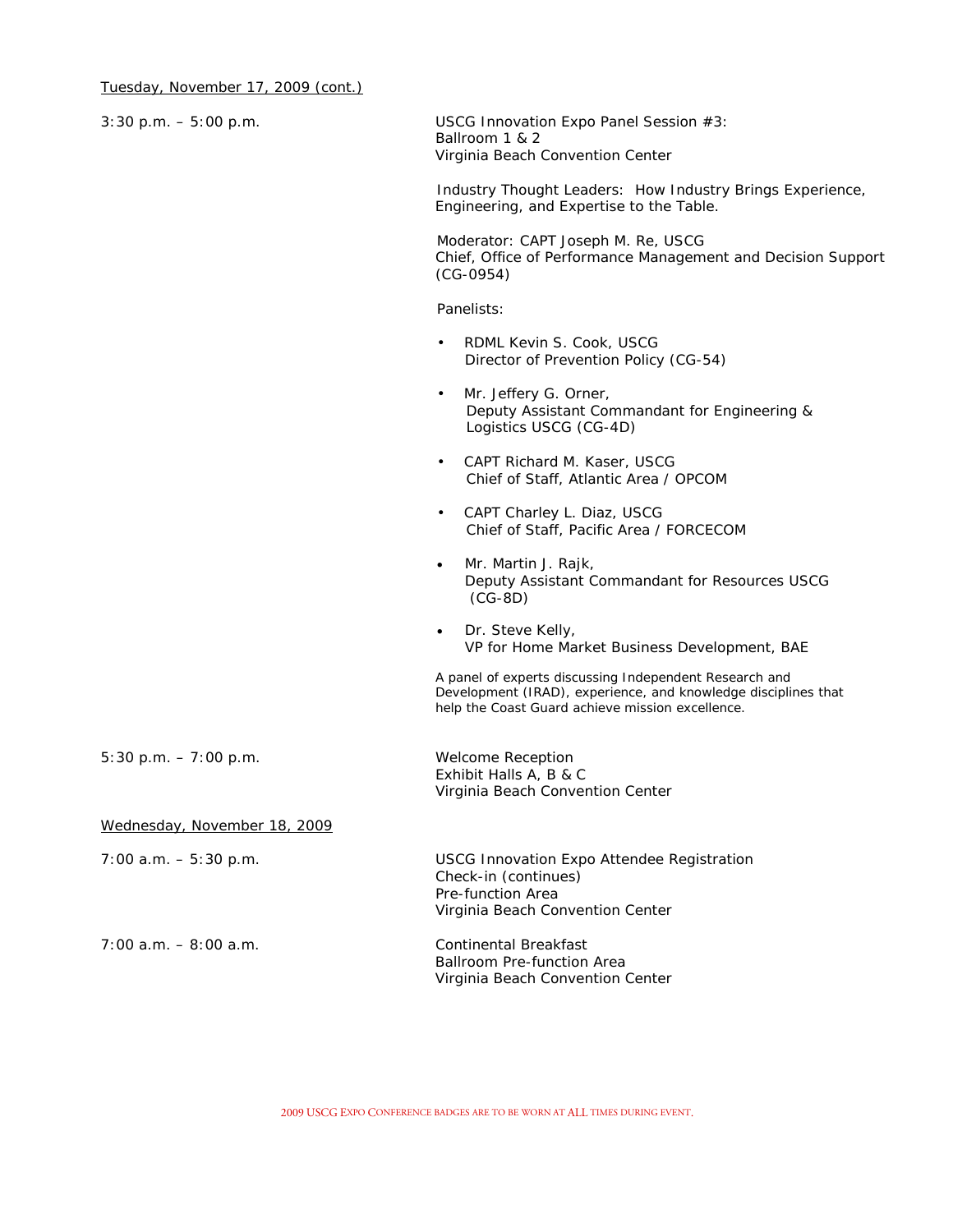| $8:00$ a.m. $-09:30$ a.m. | <b>USCG Innovation Expo Keynote Speaker</b><br>Ballroom 1 & 2<br>Virginia Beach Convention Center                                                                           |
|---------------------------|-----------------------------------------------------------------------------------------------------------------------------------------------------------------------------|
|                           | "Strategic Innovation and Risk Management in a<br>Changing World"                                                                                                           |
|                           | Dr. Douglas Stone,<br>$\bullet$<br>Chairman & CEO of<br>Rail Networks International, USMC (Ret.)                                                                            |
| $8:00$ a.m. $-5:30$ p.m.  | Expo Floor opens<br>Exhibit Halls A, B & C<br>Virginia Beach Convention Center                                                                                              |
| 10:00 a.m. - 10:30 a.m.   | Coffee Break<br>Exhibit Halls A, B & C<br>Virginia Beach Convention Center                                                                                                  |
| 10:30 a.m. $- 12:00$ p.m. | USCG Innovation Expo Panel Session #4:<br>Ballroom 1 & 2<br>Virginia Beach Convention Center                                                                                |
|                           | Coast Guard Modernization: Where We Are and Where We Are<br>Heading                                                                                                         |
|                           | Moderator: RDML (sel) Sandra L. Stosz, USCG<br>Director, Enterprise Strategy, Management and Doctrine<br>Oversight (CG-095)                                                 |
|                           | Panelists:                                                                                                                                                                  |
|                           | RDML Kevin S. Cook, USCG<br>$\bullet$<br>Director of Prevention Policy (CG-54)                                                                                              |
|                           | Mr. Jamie Zamora,<br>$\bullet$<br>Project Director and Management Consultant, NAPA                                                                                          |
|                           | Mr. Jeffery G. Orner,<br>$\bullet$<br>Deputy Assistant Commandant for Engineering &<br>Logistics USCG (CG-4D)                                                               |
|                           | CAPT Richard M. Kaser, USCG<br>Chief of Staff, Atlantic Area / OPCO                                                                                                         |
|                           | CAPT Charley L. Diaz, USCG<br>$\bullet$<br>Chief of Staff, Pacific Area / FORCECOM                                                                                          |
|                           | Mr. Martin J. Rajk,<br>Deputy Assistant Commandant for Resources USCG (CG-<br>8D)                                                                                           |
|                           | A discussion of the Coast Guard's current sweeping organizational changes<br>and the tools, techniques, and best practice solutions that can help accomplish<br>the vision. |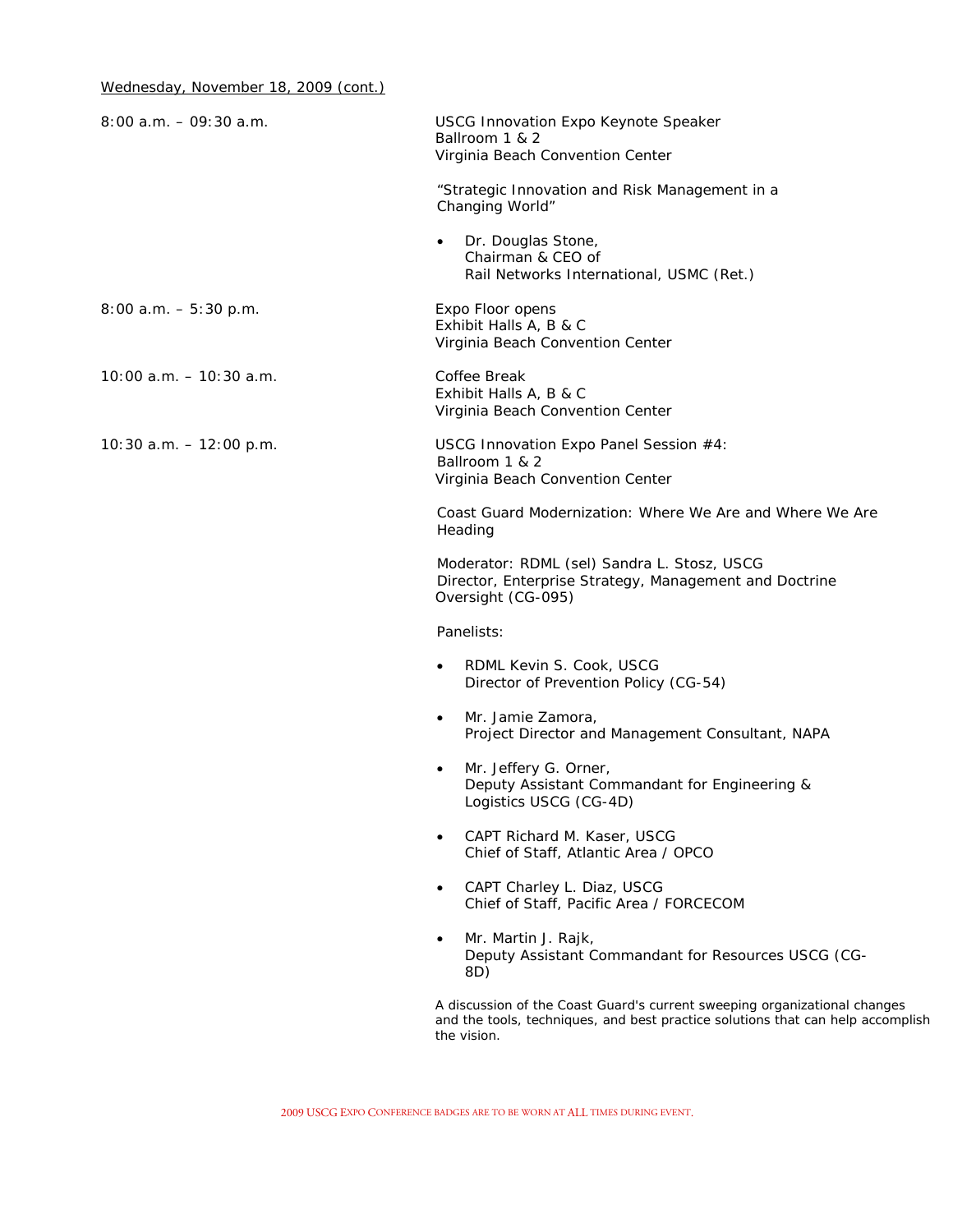| $12:00$ p.m. $-1:30$ p.m. | Box Lunch<br><b>Exhibit Hall D</b><br>Virginia Beach Convention Center                                                                                                  |
|---------------------------|-------------------------------------------------------------------------------------------------------------------------------------------------------------------------|
| $1:30$ p.m. $-3:00$ p.m.  | USCG Innovation Panel Session #5:<br>Ballroom 1 & 2<br>Virginia Beach Convention Center                                                                                 |
|                           | Innovation Management: Harvesting Ideas for Exponential Efficiency<br>Improvement                                                                                       |
|                           | Moderator: Dr. Phil Samuel, Ph.D.,<br>Chief Innovation Officer, Breakthrough Management Group<br>International                                                          |
|                           | Panelists:                                                                                                                                                              |
|                           | Ms. Tina Cariola,<br>$\bullet$<br>IdeaFactory Program Manager,<br>Transportation Security Administration                                                                |
|                           | Ms. Montressa L. Washington,<br>$\bullet$<br>Senior Managing Consultant,<br><b>IBM Global Business Services</b>                                                         |
|                           | Ms. Christa Semko,<br>$\bullet$<br>Digital Media Strategist, EmployeeStorm,<br><b>Dell Computers</b>                                                                    |
|                           | Mr. Gary Koelling,<br>$\bullet$<br>Director, Emerging Media Technology, Best Buy, Inc.                                                                                  |
|                           | How idea management tools promote innovation by helping<br>organizations capture, manage, and evaluate ideas to improve<br>organizational efficiency and effectiveness. |
| $3:00$ p.m. $-3:30$ p.m.  | Coffee Break<br>Exhibit Halls A, B & C<br>Virginia Beach Convention Center                                                                                              |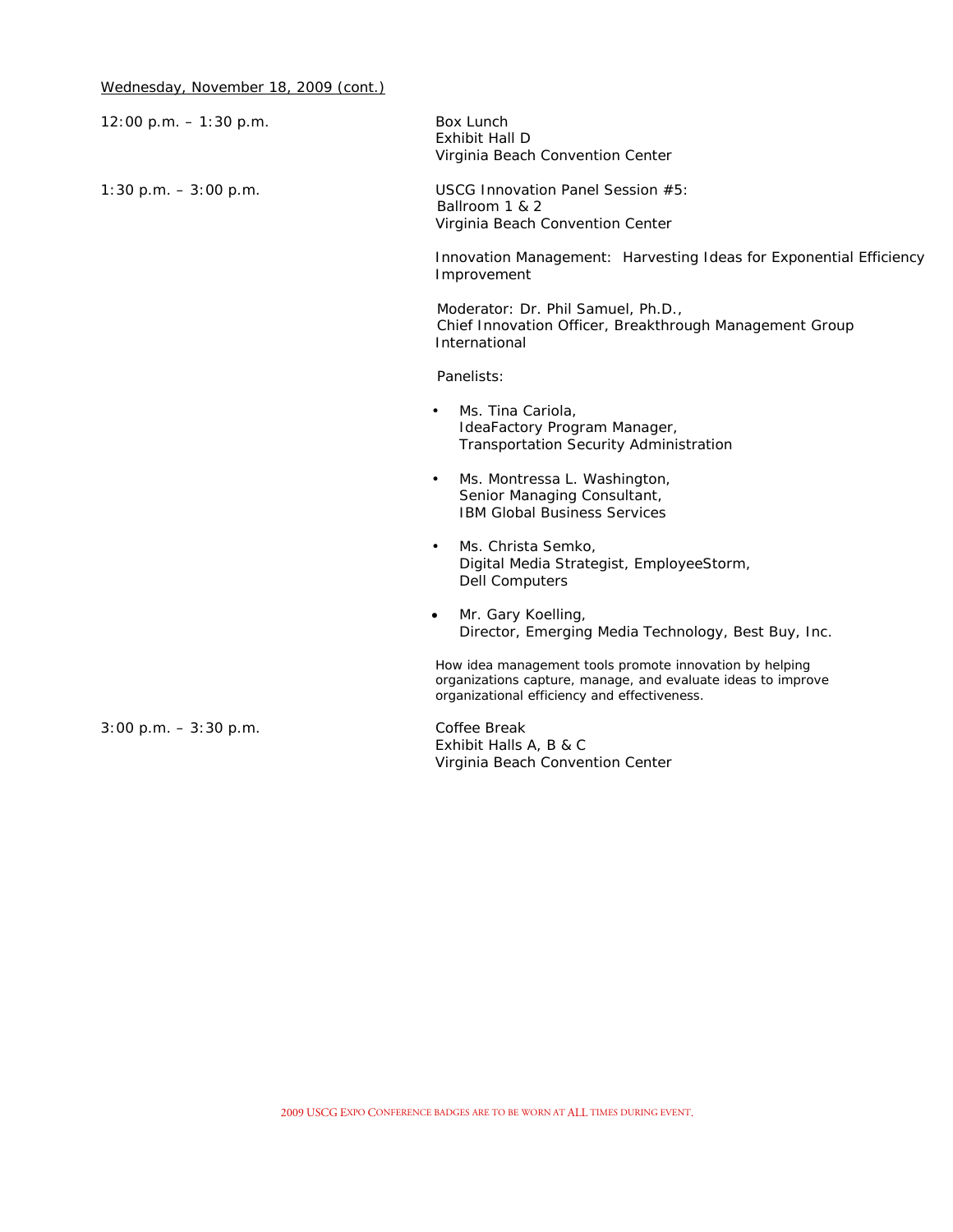| $3:30$ p.m. $-5:00$ p.m.    | USCG Innovation Panel Session #6:<br>Ballroom 1 & 2<br>Virginia Beach Convention Center                                                                                                                                                                                                                         |
|-----------------------------|-----------------------------------------------------------------------------------------------------------------------------------------------------------------------------------------------------------------------------------------------------------------------------------------------------------------|
|                             | Born Ready: Coast Guard Missions and the Guardian of<br>Tomorrow                                                                                                                                                                                                                                                |
|                             | Moderator: Dr. Steve B. Wehrenberg, Ph.D.,<br>Director of Human Resources Strategy and Capability Development                                                                                                                                                                                                   |
|                             | Panelists:                                                                                                                                                                                                                                                                                                      |
|                             | Captain Bruce C. Jones, USCG<br>$\bullet$<br>Chief, Office of Strategic Analysis (CG-0951)                                                                                                                                                                                                                      |
|                             | CDR Kurt Virkaitis, USCG,<br>$\bullet$<br>Office of Net Assessment,<br>Office of the Secretary of Defense                                                                                                                                                                                                       |
|                             | Mr. Dan Ingold,<br>$\bullet$<br>Principle, Powersmith Energy Consulting                                                                                                                                                                                                                                         |
|                             | Dr. Mark C. Gentry,<br>$\bullet$<br>Supervisor of Arctic Technology and Metocean,<br>ExxonMobil Upstream Company                                                                                                                                                                                                |
|                             | Dr. Pablo Clemente-Colon,<br>$\bullet$<br>Chief Scientist of the National Ice Center (NIC),<br><b>NOAA</b>                                                                                                                                                                                                      |
|                             | This educated strategic discussion of forecasted Coast Guard mission<br>change will focus on where our nation's Guardians might find<br>themselves over the next 20 years. An interactive panel discussion<br>of where the service is going and the policies and developmental<br>technologies to get us there. |
| $5:30$ p.m. $-7:00$ p.m.    | Reception featuring a performance by the<br>U.S. Coast Guard Honor Guard Silent Drill Team.<br>Pre-function Area<br>Virginia Beach Convention Center                                                                                                                                                            |
| Thursday, November 19, 2009 |                                                                                                                                                                                                                                                                                                                 |
| $7:00$ a.m. $-12:00$ p.m.   | <b>USCG Innovation Expo Attendee Registration</b><br>Check-in (continues)<br>Visit Exhibit Only Day<br>Pre-function Area<br>Virginia Beach Convention Center                                                                                                                                                    |
| $7:00$ a.m. $-8:00$ a.m.    | Continental Breakfast<br><b>Ballroom Pre-function Area</b><br>Virginia Beach Convention Center                                                                                                                                                                                                                  |
| $8:00$ a.m. $-12:30$ p.m.   | Expo Floor opens<br>Exhibit Halls A, B, & C<br>Virginia Beach Convention Center                                                                                                                                                                                                                                 |

2009 USCG EXPO CONFERENCE BADGES ARE TO BE WORN AT ALL TIMES DURING EVENT.